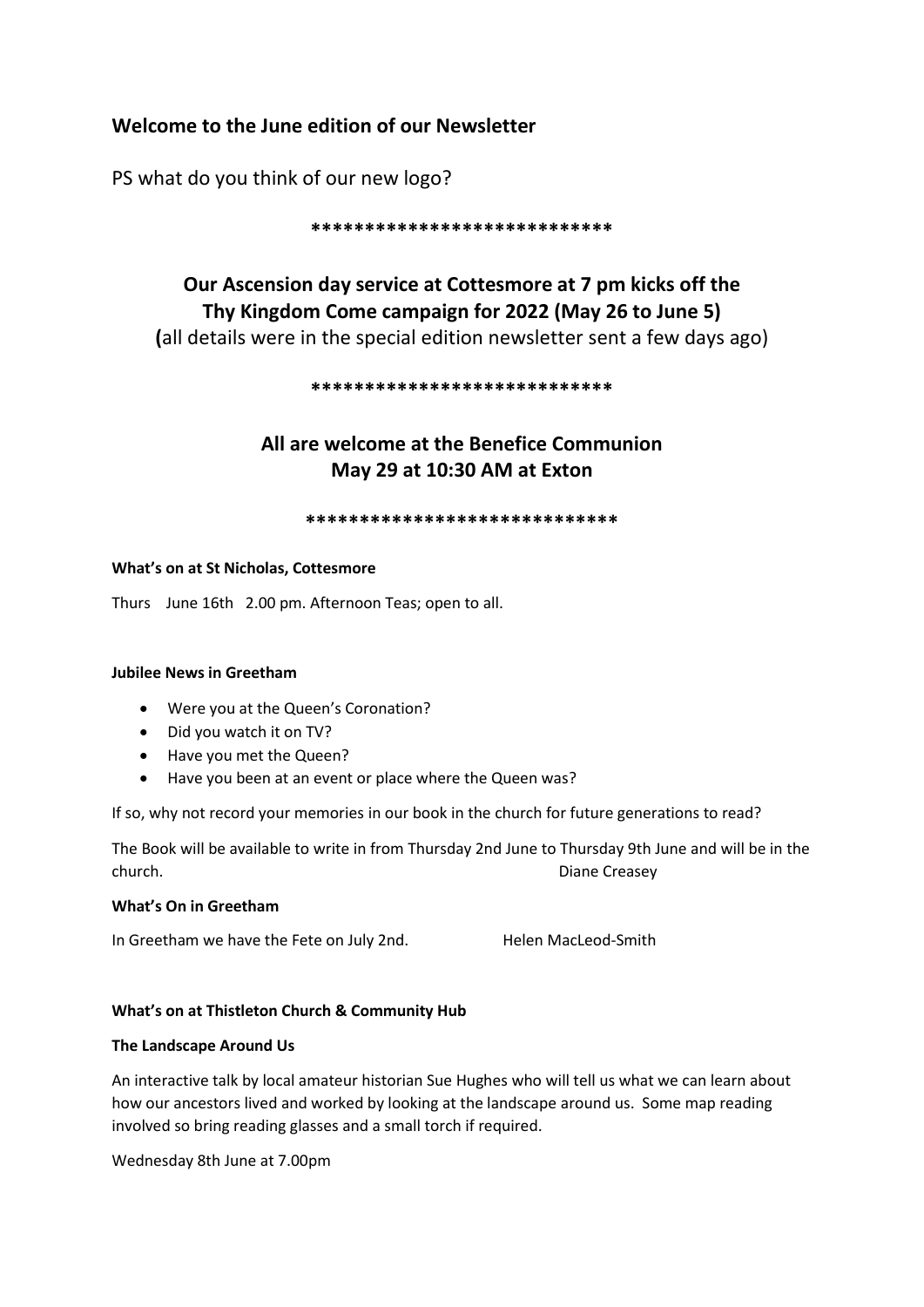(Doors open 6.30 for refreshments)

Free event.

## **Leicester South Salvation Army Band are in concert**

Saturday 11th June at 7.00pm

Tickets £5.00

Please email [administrator@thistletonchurch.org](mailto:administrator@thistletonchurch.org) or telephone 07751 398466

## **An urgent call for team for United 2022** (New Wine)

For the New Wine summer conferences – an urgent call for TEAM from Paul Harcourt.

To be able to run this summer, New Wine need team! Almost all teams involved in the conference need additional applicants – we need people to work in youth and kids work, to serve as stewards, to work in cafes, to support delegates with additional needs, etc.

There are many ways to serve: · Children's work or youth work · Café serving, stewarding, site services · Supporting children with additional needs (Our Place) or adults with learning disabilities (Access) · If you have special skills, medical or technical teams · And many more

To apply, go t[o www.new-wine.org/teams](http://www.new-wine.org/teams)

Team places are free of charge, but you can also make a small contribution if you want to receive team catering. New Wine have also just launched "part time team places" (for some teams) which may suit many – perhaps you'd not want to or be able to work a full day but would love to attend, or work your service around your childcare, etc. Part-time team details are here:

<https://www.new-wine.org/united-pt-team/>

#### **Printing copies for friends and family**

If you know of a neighbour or a family member that doesn't use email, why not print them a copy of this newsletter (the PDF version is best) so they don't miss out on news and church information?

# **St Nicholas Church and Community Centre - Mugs for sale Bone China mugs £9.00 each**

To celebrate the opening of the church and Community centre we have commissioned some Bone China mugs. Each mug has a picture of the church on the front and a description on the back. The drawing was done by Tim Seal, a local artist. All profits go to the church and Community centre. Mugs are 8.5cm high and hold 300ml and are dishwasher proof.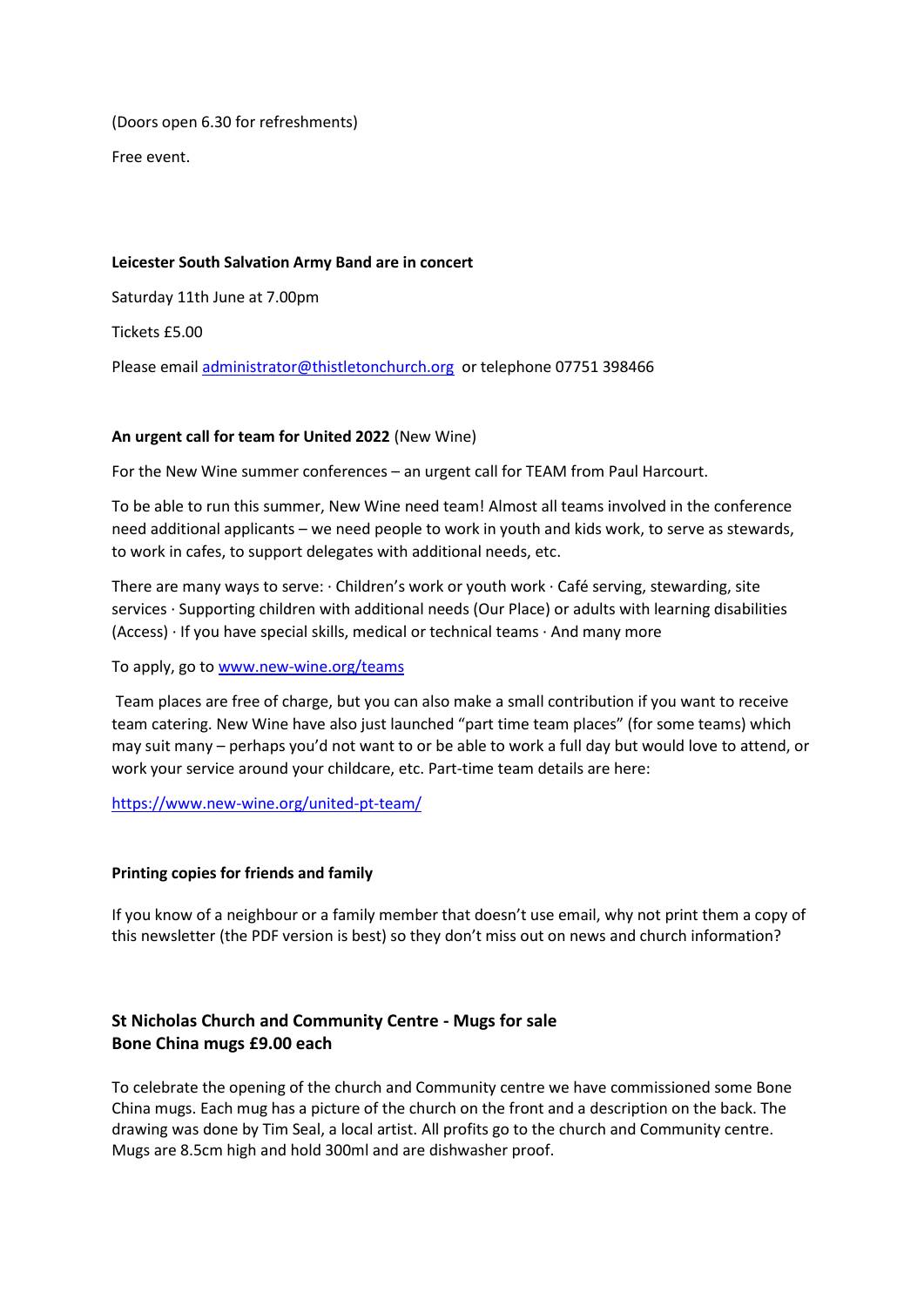To order your mugs please contact Penny Isaacs 01780 401676/07879 337714.

There are also Tea-towels available with the same design.

# **Peterborough Diocesan Pilgrimage to the Holy Land - September 2022**

"Following in the Footsteps of Jesus": There is a 9 day Pilgrimage to Israel and Palestine led by The Rt Revd Donald Allister - Bishop of Peterborough between 17 - 25 September, 2022. Booking is now open. Please email me Julie Leefe o[n cottesmorebenefice.office@gmail.com](mailto:cottesmorebenefice.office@gmail.com) and I will send you all the relevant information on PDF.

# **Pilgrimage to the Holy Land December 2023**

How would you like to spend Advent 2023 in the Holy Land with Chris and Rhona Knight? A Pilgrimage is being arranged for 5 – 13 December 2023 when you can spend 9 days following in the footsteps of Jesus in Jerusalem and Galilee and including visits to Bethlehem, Jericho, the Dead Sea and Nazareth. Please email me Julie Leefe o[n cottesmorebenefice.office@gmail.com](mailto:cottesmorebenefice.office@gmail.com) and I will send you all the relevant information on PDF.

## **THE LEPROSY MISSION - USED STAMPS AND COLLECTABLES**

I am trying to help raise much needed funds for the above charity which has its headquarters in Peterborough. They are able to raise cash on used stamps of any country and I have placed a collecting box in Greetham church (please leave a border of no more than 5ml), or if you have a large quantity I will collect. They also accept postcards (posted or unused), coins and bank notes (of any country), medals, cigarette cards and tea cards. Please deliver to me at Horseshoe cottage, 3 New Field Road, Exton or contact me if you need a collection.

Patricia Hagger 01572 813118

# **Get Home Insurance from Ecclesiastical and get a donation of £130 for your church**

For every new home insurance policy taken out with Ecclesiastical, they're donating £130 to a church or cathedral of the policyholder's choice through their Trust130 promotion.

For details see<https://www.ecclesiastical.com/individuals/home-insurance/trust130/>

# **Rev Anthony Oram writes: Extraordinary Funding Request**

This is just for those who consider Cottesmore to be your home church. We are increasingly using the projector and screen in services and other events, the Big Quiz for example. But the current setup for the screen is cumbersome and quite time consuming, and, you might say, does get in the way of the view through to the back of the church. We have sought advice, and obtained a quote, from a professional audio/visual installation company who work mostly in churches who have shown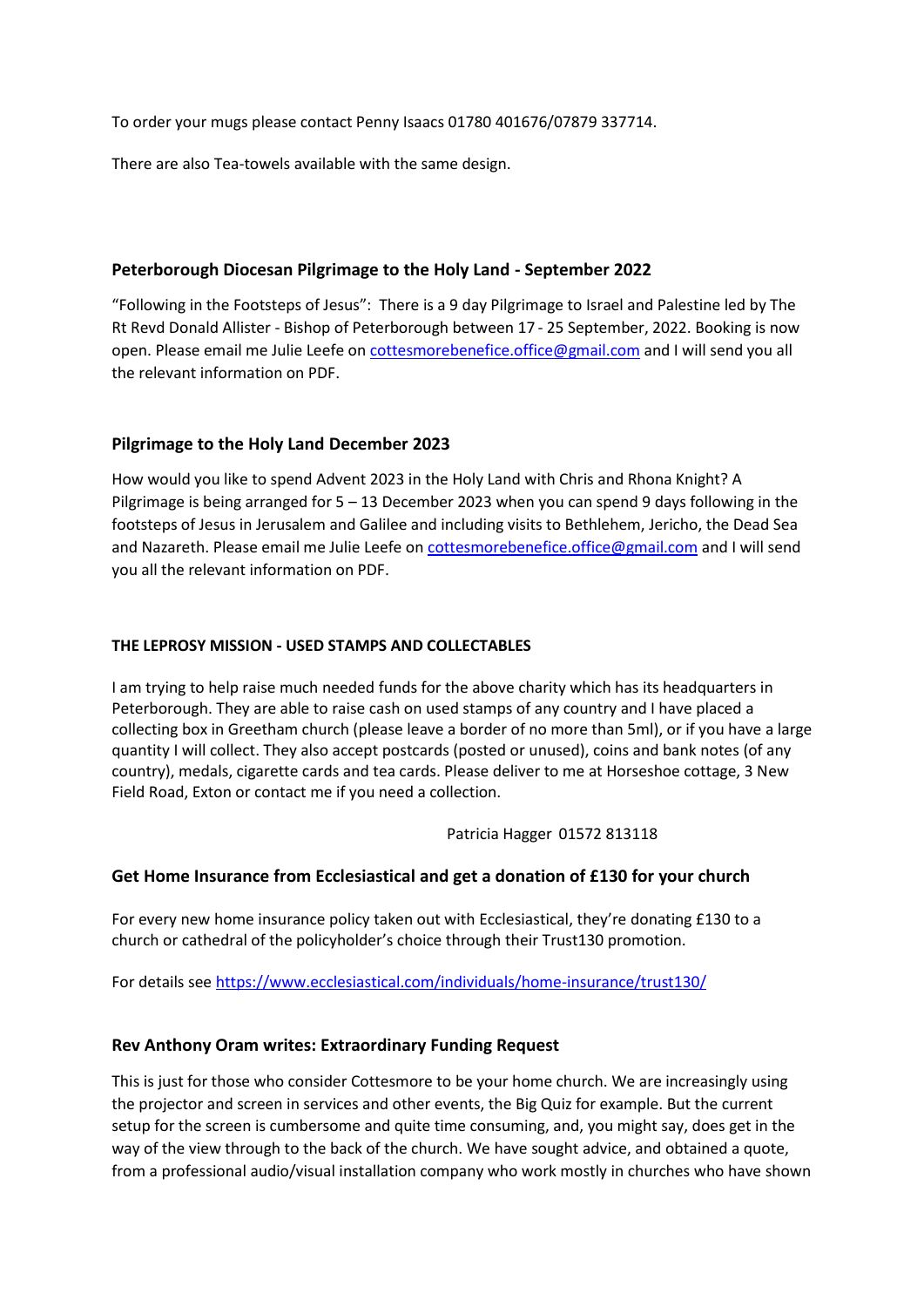how we could have a permanently installed screen that is deployable with a simple remote control and is completely invisible from the back of church when stowed away. Also, when deployed it would allow ample view through to the front of the church including choir stalls, organ, and a lot of the windows too. As this is an extraordinary installation, I'm asking for specific, extraordinary giving to cover the cost rather than use funds we would otherwise be using for the upkeep of the building and for the usual outreach and events the church hosts. The quote was for around £2,500 – please consider carefully if you could help to fund this installation with an extraordinary gift. Please make sure we know it's specifically for the screen when you give. PS If you want to know what sort of installation, we're thinking about then go to the church in Uppingham, who have exactly the same sort of screen installed as we want, by the same people. You won't be able to see it until it's lowered though…

#### **Feedback**

I apologise that it is currently not possible to include pictures of photographs in this version of the newsletter which is sent out on iKnow church.

We would very much appreciate your comments and feedback which can be sent to Julie Leefe at [Cottesmorebenefice.office@gmail.com.](mailto:Cottesmorebenefice.office@gmail.com)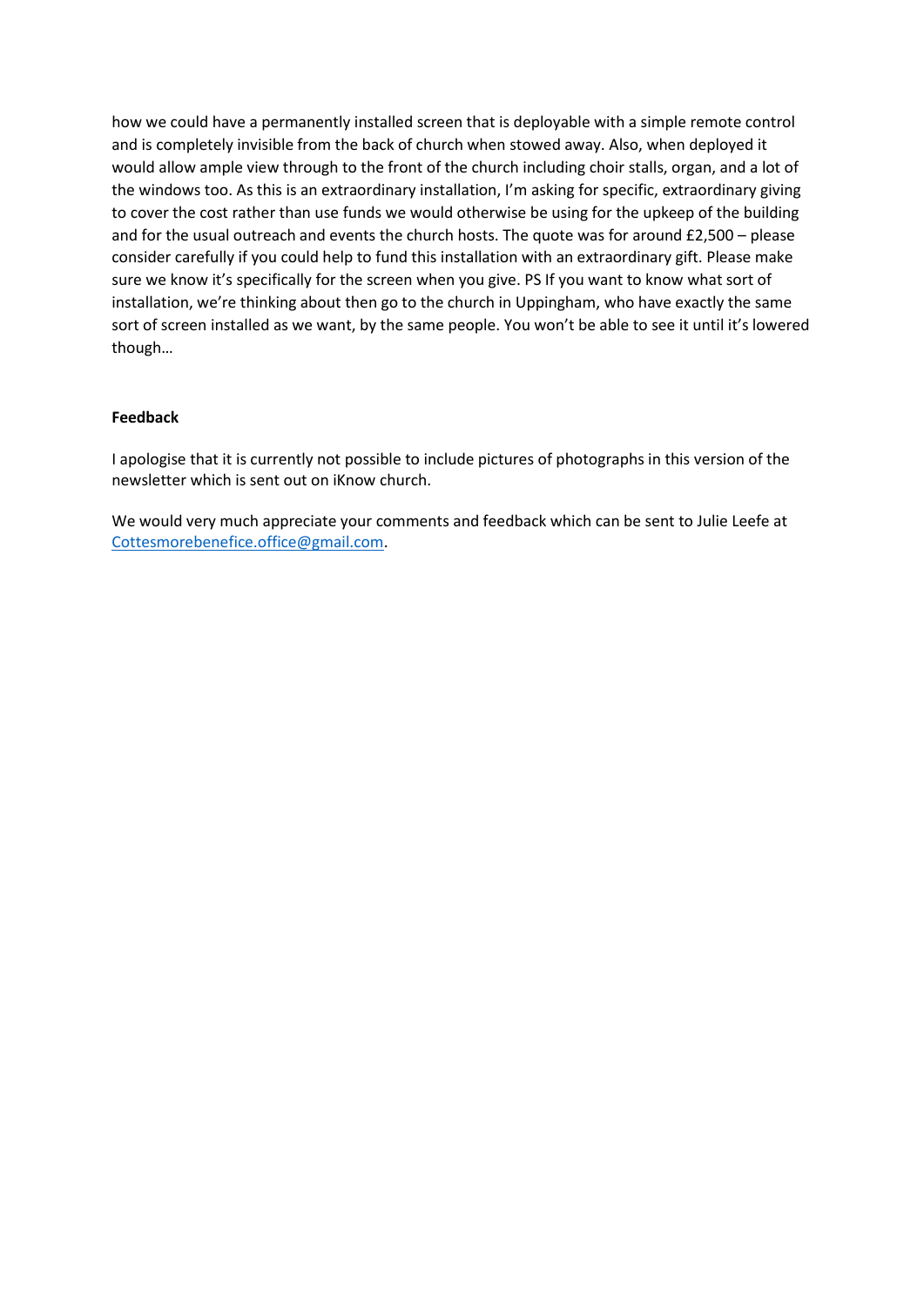#### **CONTACTS**

**General and newsletter** [cottesmorebenefice.office@gmail.com](mailto:cottesmorebenefice.office@gmail.com)

| <b>Rev Anthony Oram</b> | RevAnthonyOram@gmail.com |  |
|-------------------------|--------------------------|--|
|                         | 01572 812948             |  |

**For Pastoral matters the readers are:**

| Anne Adamson                    | annecadamson@aol.com<br>01572812816                                                                       |
|---------------------------------|-----------------------------------------------------------------------------------------------------------|
| Barbie Coulson                  | barbie@beicoulson.plus.com<br>01572813040                                                                 |
| Diane Creasey<br>(and funerals) | creaseygreetham@aol.com<br>01572 812079                                                                   |
| Web site                        | www.northrutlandchurches.org.uk                                                                           |
| Facebook                        | https://www.facebook.com/groups/Cottesmorebenefice - Facebook group                                       |
|                                 | https://www.facebook.com/North-Rutland-Churches-102279675438456 -<br>North Rutland Churches Facebook page |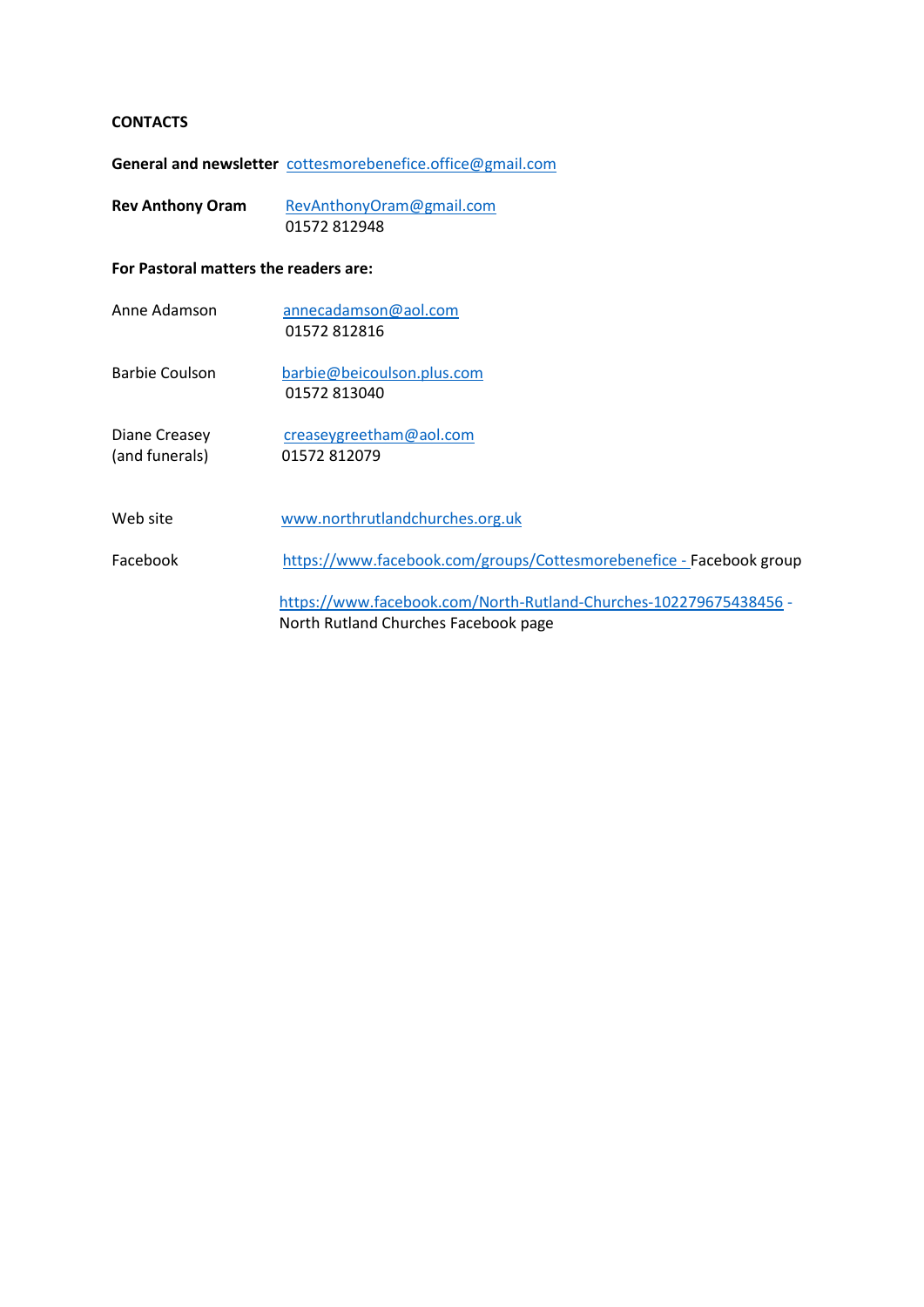| May/June 2022  |           | <b>Services in North Rutland Churches</b> |               |
|----------------|-----------|-------------------------------------------|---------------|
| Sunday May 29  | 10:30 AM  | Benefice Communion & Jubilee              | Exton         |
| Sunday June 5  | 10:30 AM  | Jubilee Celebration service               | Cottesmore    |
| (JUBILEE)      | 9:30 AM   | Jubilee Celebration service               | Greetham      |
| Sunday June 12 | 11:15 AM  | Jubilee celebration service               | Stretton      |
|                | 9:30 AM   | Morning service                           | Cottesmore    |
|                | 9:00 AM   | Breakfast service (service at 9:30 AM)    | Greetham      |
|                | 11:15 AM  | <b>Morning Prayer</b>                     | Exton         |
|                | 11:15 AM  | Holy Communion (BCP)                      | Clipsham      |
|                | 15:00 PM  | Church in the woods                       | Stretton wood |
| Sunday June 19 | 9:30 AM   | <b>Holy Communion</b>                     | Cottesmore    |
|                | $9:30$ AM | <b>Morning Praise</b>                     | Greetham      |
|                | 11:15 AM  | Holy Communion                            | Stretton      |
| Sunday June 26 | 9:30 AM   | <b>Morning Service</b>                    | Cottesmore    |
|                | 9:30 AM   | <b>Holy Communion</b>                     | Greetham      |
|                | 11:15 AM  | <b>Holy Communion</b>                     | Exton         |
|                | 11:15 AM  | Morning Prayer (BCP)                      | Clipsham      |